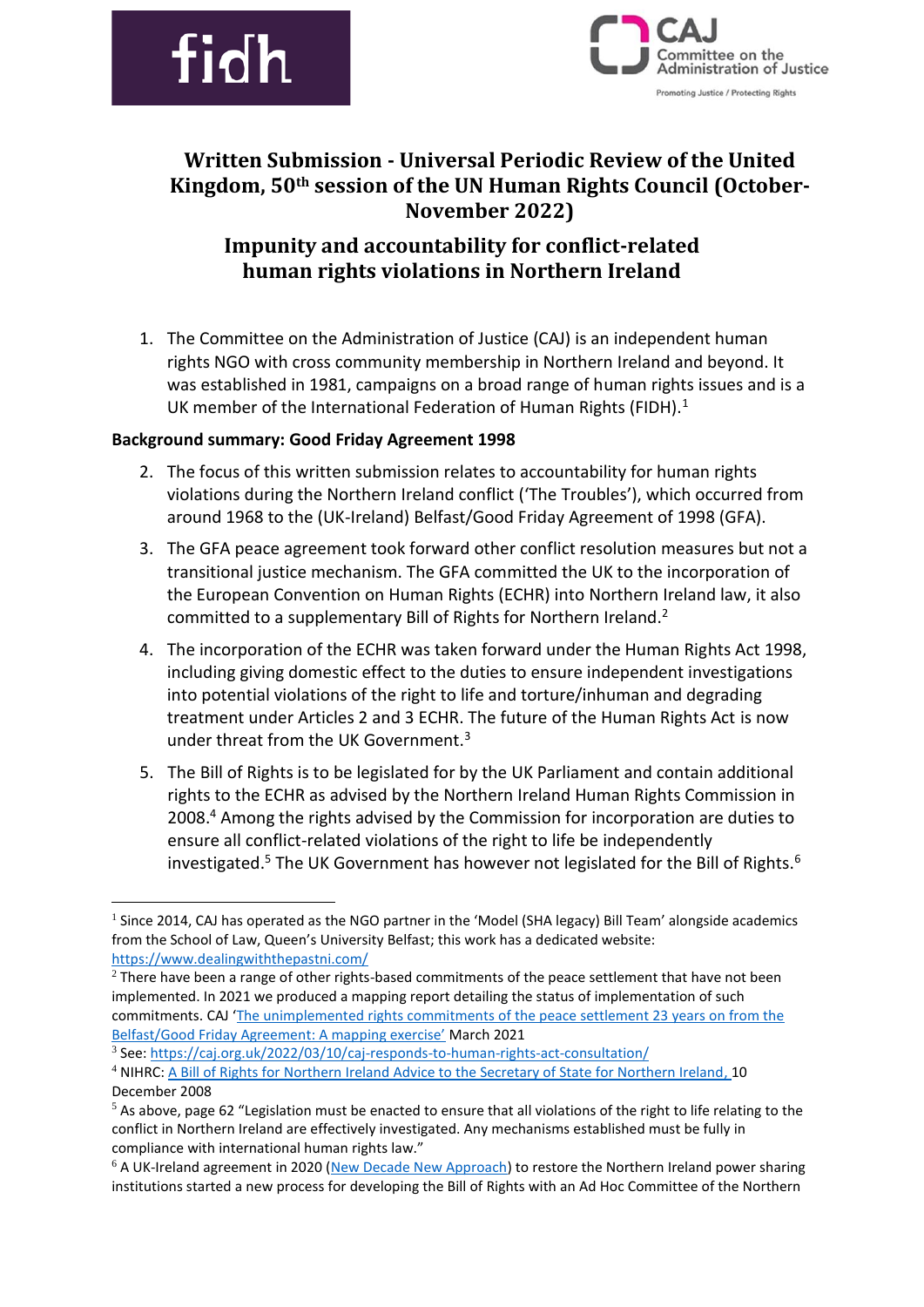6. The GFA had led to the establishment of the Northern Ireland Human Rights Commission as a National Human Rights Institution (NHRI) for the jurisdiction. For over a decade the UK government has cut the funding to the NHRI (as well as to the national equality body). Along with other issues relating to compliance with the Paris Principals the funding cuts have led to the Sub-Committee on Accreditation of The Global Alliance of National Human Rights Institutions (GANHRI), recently declining to reaccredit the Northern Ireland Human Rights Commission with its 'A' status.<sup>7</sup>

### **Transitional justice – Stormont House Agreement 2014**

- 7. After lengthy negotiations between the British and Irish Governments and political parties in the Northern Ireland Executive, the UK-Ireland adopted the 2014 Stormont House Agreement (SHA). The SHA provided for a number of new institutions to conduct investigations and truth recovery into conflict related incidents. This included an Historical Investigation Unit (HIU) and an Independent Commission on Information Retrieval (ICIR).
- 8. Further to recommendations from the UN Human Rights Committee in 2015, welcoming the SHA, and a report from UN Special Rapporteur Pablo DeGreiff in 2016, the previous Universal Periodic Review of the United Kingdom included the following recommendations:

Continue negotiations on transitional justice issues and implement transitional justice elements of the Stormont House Agreement (Australia);

Increase the necessary resources to the service of the Coroner to allow him to carry out impartial, swift and effective investigations on all the deaths linked to the conflict in Northern Ireland (Switzerland);<sup>8</sup>

9. Despite regular UK commitments to implement the Stormont House Agreement (to UN bodies, the Council of Europe and domestically) the UK delayed in doing so. The new UK Government of December 2019 renewed its commitments to implement the SHA by March 2020.<sup>9</sup> However in March 2020 it instead announced a unilateral departure from the SHA. This announcement coincided with the introduction of legislation into the UK Parliament designed to provide impunity for past overseas military operations.<sup>10</sup> It occurred in the context of a small number of legacy

Ireland Assembly (the unicameral legislature). The work of the Committee was impeded but it nevertheless [produced a final report.](http://www.niassembly.gov.uk/assembly-business/committees/2017-2022/ad-hoc-committee-on-a-bill-of-rights/reports/report-of-the-ad-hoc-committee-on-a-bill-of-rights/) Four of the five parties in the power sharing administration stated their support for the Bill of Rights in this process, and there is broad cross-community support for the Bill of Rights. The present UK Government however declined to take forward the Bill of Rights.

<sup>7</sup> See [GANHRI Sub-Committee on Accreditation Report](https://www.ohchr.org/EN/Countries/NHRI/Pages/SCA-Reports.aspx) – October 2021

<sup>8</sup> A/HRC/36/9 'Report of the Working Group on the Universal Periodic Review: United Kingdom of Great Britain [and Northern Ireland'](https://ap.ohchr.org/documents/dpage_e.aspx?si=A/HRC/36/9) 14 July 2017, paragraphs 134.157 and 134.156

 $9$  Among other commitments the incoming UK government in its December 2019 legislative programme committed to the "prompt implementation" of the SHA. A UK-Ireland Agreement of January 2020 committed to legislating for the SHA within 100 days. For further detail see: [https://caj.org.uk/2020/04/27/submission](https://caj.org.uk/2020/04/27/submission-committee-of-ministers-april-20/)[committee-of-ministers-april-20/](https://caj.org.uk/2020/04/27/submission-committee-of-ministers-april-20/)

 $10$  Now the Overseas Operations and Service Personnel Act 2021. For further detail see: [https://caj.org.uk/2021/02/02/model-bill-team-response-to-the-special-rapporteur-on-the-promotion-of](https://caj.org.uk/2021/02/02/model-bill-team-response-to-the-special-rapporteur-on-the-promotion-of-truth/)[truth/](https://caj.org.uk/2021/02/02/model-bill-team-response-to-the-special-rapporteur-on-the-promotion-of-truth/)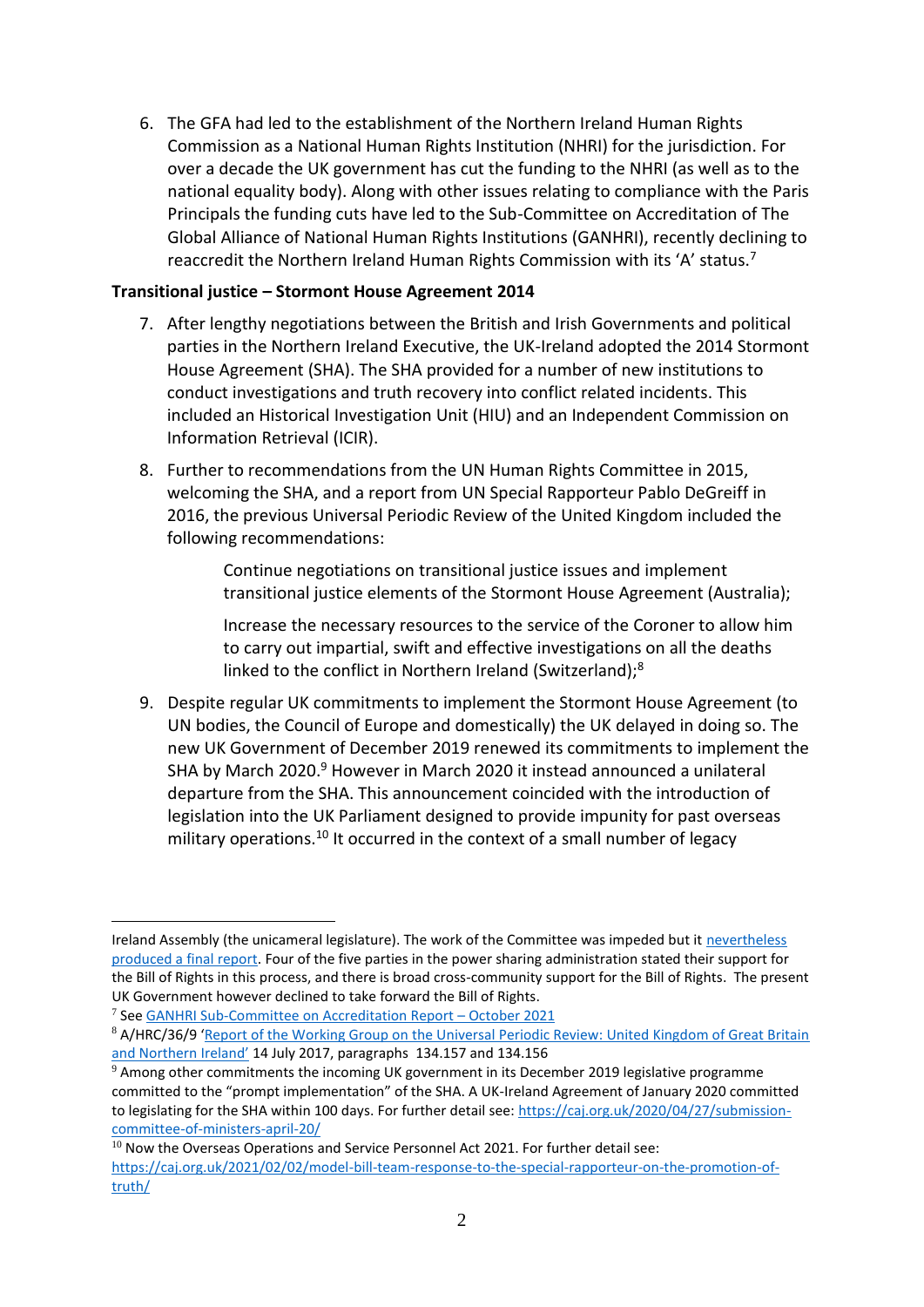prosecutions of former members of the UK military for conflict related killings in Northern Ireland, including the 1972 Bloody Sunday massacre.<sup>11</sup>

- 10. No further detail was set out as to the UK intentions during 2020 with the Council of Europe Committee of Ministers issuing an Interim Resolution in December 2020 expressing 'profound concern' that the "*UK had not provided any further information on its proposed approach to legacy investigations since the Written Ministerial Statement of 18 March 2020, despite an express request from the Committee*" and calling upon the UK "*to follow up on their previous commitments to introduce legislation in the UK Parliament to implement the SHA*."<sup>12</sup>
- 11. On 14 July 2021 the UK Government published a Parliamentary Command Paper "*Addressing the legacy of Northern Ireland's past.*" 13
- 12. This UK Command Paper entirely departed from the SHA and proposed a legacy bill that would include a statute-bar on investigating conflict related incidents and end judicial activity across a spectrum of criminal cases and current and future civil cases and coronial inquests, along with a broad unconditional and unqualified amnesty for conflict related offences. Academic colleagues have assessed the proposed UK amnesty as broader in scope that that introduced in Chile under General Pinochet.<sup>14</sup>
- 13. The UK proposed to instead establish a new legacy body, to 'recover information' in relation to conflict deaths and serious injuries, but the Command Paper restricts its powers to a desktop review of papers and information volunteered through statements. This body would therefore have fewer powers than both existing residual mechanisms and the institutions envisaged under the SHA.
- 14. We strongly welcome and endorse the joint statement on the 10 August 2021 by the Special Rapporteur Mr. Fabián Salvioli alongside Mr. Morris Tidball-Binz, [Special](https://www.ohchr.org/en/issues/executions/pages/srexecutionsindex.aspx)  [Rapporteur on extrajudicial, summary or arbitrary executions](https://www.ohchr.org/en/issues/executions/pages/srexecutionsindex.aspx), expressing "*serious concern about the UK Government's plan to ban all prosecutions, impede investigations, and preclude victims' civil claims in connection with "the Troubles" in Northern Ireland, which would effectively institute a de-facto amnesty and blanket impunity for the grave human rights violations committed during that period*." We fully concur with the Special Rapporteurs that the UK proposals will thwart victims' right to truth and to an effective remedy and place the UK "*in flagrant violation of its international obligations*".<sup>15</sup> This concern was echoed in the subsequent report by Mr Salvioli to the Human Rights Council.<sup>16</sup>

 $11$  For a critique of the official narrative such prosecutions constitute a 'witch hunt' against the military see pages 8-1[6 https://www.dealingwiththepastni.com/project-outputs/project-reports/prosecutions](https://www.dealingwiththepastni.com/project-outputs/project-reports/prosecutions-imprisonment-and-the-stormont-house-agreement-a-critical-analysis-of-proposals-on-dealing-with-the-past-in-northern-ireland)[imprisonment-and-the-stormont-house-agreement-a-critical-analysis-of-proposals-on-dealing-with-the-past](https://www.dealingwiththepastni.com/project-outputs/project-reports/prosecutions-imprisonment-and-the-stormont-house-agreement-a-critical-analysis-of-proposals-on-dealing-with-the-past-in-northern-ireland)[in-northern-ireland](https://www.dealingwiththepastni.com/project-outputs/project-reports/prosecutions-imprisonment-and-the-stormont-house-agreement-a-critical-analysis-of-proposals-on-dealing-with-the-past-in-northern-ireland)

<sup>&</sup>lt;sup>12</sup> CM/ResDH(2020)367 [https://search.coe.int/cm/Pages/result\\_details.aspx?ObjectID=0900001680a097b6](https://search.coe.int/cm/Pages/result_details.aspx?ObjectID=0900001680a097b6)

<sup>13</sup> <https://www.gov.uk/government/publications/addressing-the-legacy-of-northern-irelands-past>

<sup>14</sup> [https://www.dealingwiththepastni.com/project-outputs/project-reports/model-bill-team-response-to-the](https://www.dealingwiththepastni.com/project-outputs/project-reports/model-bill-team-response-to-the-uk-government-command-paper-on-legacy-in-ni)[uk-government-command-paper-on-legacy-in-ni](https://www.dealingwiththepastni.com/project-outputs/project-reports/model-bill-team-response-to-the-uk-government-command-paper-on-legacy-in-ni)

 $15$  OHCHR, 'Press release: UN experts voice concern at proposed blanket impunity to address legacy of "the Troubles" in Northern Ireland', 10 August 2021.

<sup>&</sup>lt;sup>16</sup> A/HRC/48/60/Add.2 Follow-up on the visits to Burundi, the United Kingdom of Great Britain and Northern Ireland and Sri Lanka, Report of the Special Rapporteur on the promotion of truth, justice, reparation and guarantees of non-recurrence, Fabián Salvioli 5 August 2021.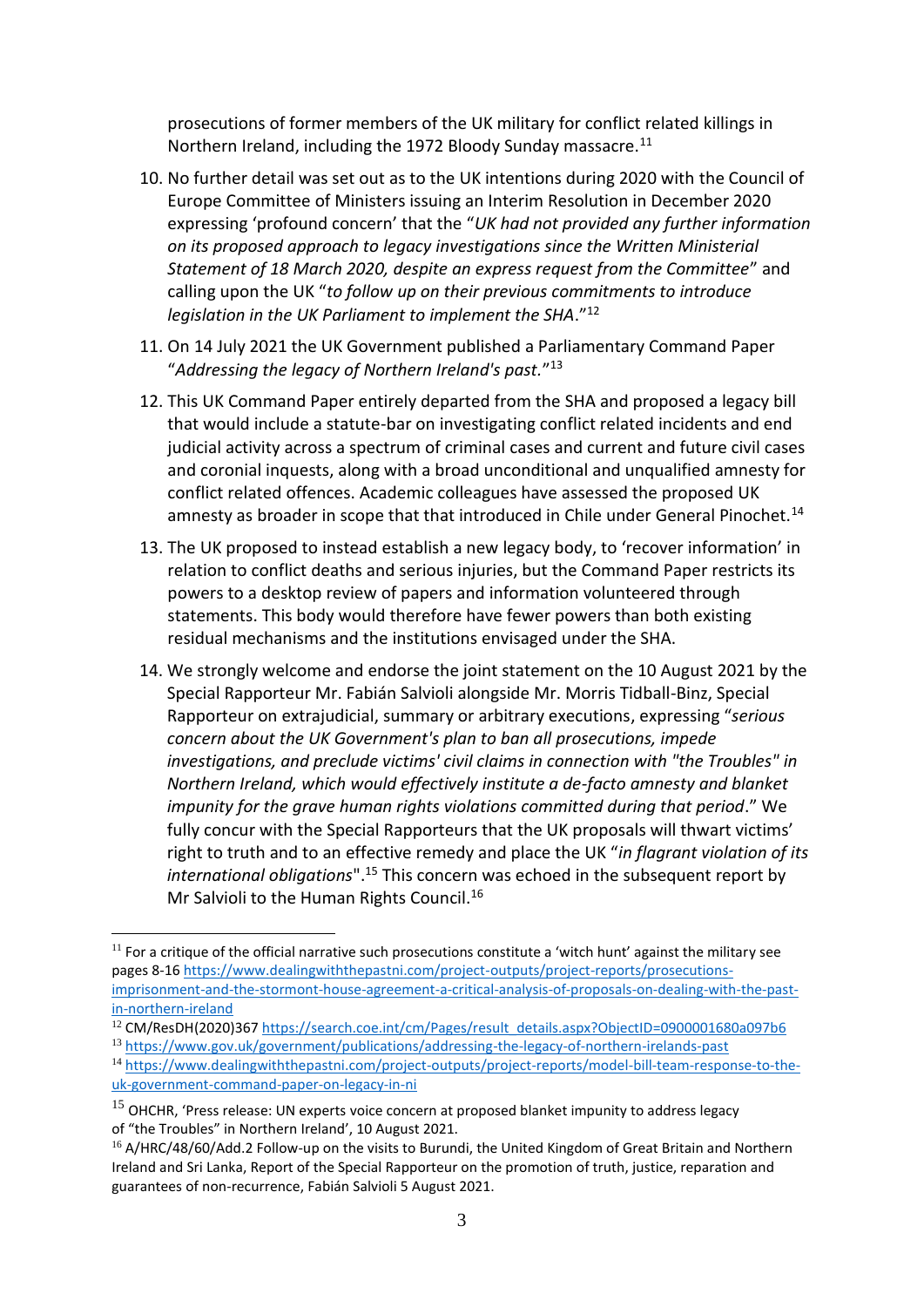15. In September 2021, the Council of Europe Commissioner for Human Rights, Dunja Mijatović, published correspondence to the UK in which she had warned that the proposals under the Command Paper "*would undermine human rights protections and would cut off avenues to justice for victims and their families*". Further stating that "*If adopted, the plan would lead to impunity and cannot be the foundation on which transitional justice is built*."<sup>17</sup>The correspondence raises concerns about the conflict with the UK obligations under the ECHR and the Command Paper proposals which include the introduction of:

> "a statute of limitations for all Troubles-related crimes, which would put an end to all ongoing and any future attempts at prosecution. This is accompanied by a statutory bar on the Police Service of Northern Ireland (PSNI) and Police Ombudsman to investigate Troubles-related incidents, as well as further steps to end all judicial activity in this area with regard to current and future criminal and civil cases and inquests."<sup>18</sup>

16. The Commissioner states that ECHR compliance is "*particularly endangered by the proposed shutting down of the above-mentioned avenues, and their replacement with an information recovery body with limited investigatory powers that would fall short of the requirements under the ECHR, and which would mainly carry out investigations on request of next of kin*."<sup>19</sup>

**Member States of the Human Rights Council may wish to echo the concerns expressed by the Special Rapporteurs that the UK proposals would breach their international human rights obligations, call for the withdrawal of the UK Command Paper, and for the UK to honour its previous commitments and legislate for the Stormont House Agreement in a manner consistent with its international human rights obligations.** 

**The Universal Periodic Review process may also wish to press the UK on the related matters of: the threat to the domestic incorporation of the ECHR; the failure to legislate for the Northern Ireland Bill of Rights; and for full UK compliance with the Paris Principles in relation to the Northern Ireland Human Rights Commission.** 

**Further background detail on the transitional justice mechanisms** 

- 17. Further to the peace process the 1998 (UK-Ireland) Belfast or Good Friday Agreement (GFA) was ratified by referendum in Ireland North and South and incorporated as a bilateral treaty. The Agreement contained conflict resolution provisions including early prisoner release, demilitarization, decommissioning and policing and justice reform. There was no transitional justice mechanism, but also no amnesty and the GFA obliges the incorporation of the European Convention of Human Rights (ECHR) into Northern Ireland law, with direct access to the courts and remedies for victims of ECHR violations.<sup>20</sup>
- 18. At that time the justice and investigative mechanisms in Northern Ireland were not capable of delivering independent and effective investigations into conflict-related

<sup>17</sup> [https://www.coe.int/en/web/commissioner/-/northern-ireland-legacy-proposals-must-not-undermine](https://www.coe.int/en/web/commissioner/-/northern-ireland-legacy-proposals-must-not-undermine-human-rights-and-cut-off-victims-avenues-to-justice)[human-rights-and-cut-off-victims-avenues-to-justice](https://www.coe.int/en/web/commissioner/-/northern-ireland-legacy-proposals-must-not-undermine-human-rights-and-cut-off-victims-avenues-to-justice)

 $18$  As above.

<sup>&</sup>lt;sup>19</sup> As above.

<sup>20</sup> <https://www.gov.uk/government/publications/the-belfast-agreement>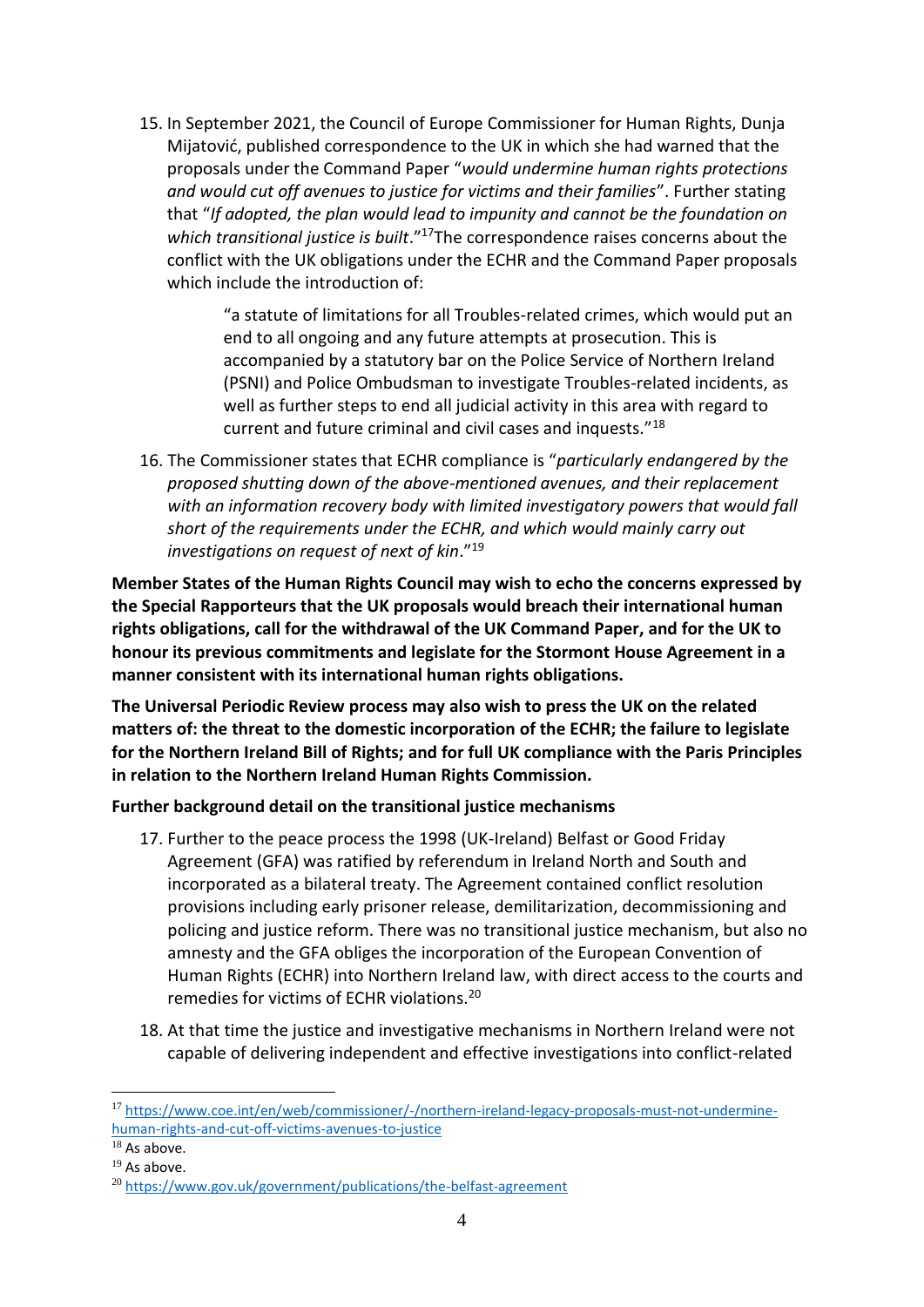deaths to the standards required under the ECHR. This was affirmed in a series of rulings in cases, taken by CAJ and others to the European Court of Human Rights (ECtHR), which were delivered between 2001-2003. In response, the UK agreed a remedial 'package of measures', involving significant reforms to justice and policing oversight institutions.<sup>21</sup>

- 19. The 'package of measures' in practice faced numerous obstacles including limitations and obstruction from state agencies. Supervision of the ECtHR judgements remains open and in 2014 the British and Irish Governments and parties to the power sharing Northern Ireland Executive (established under the GFA) agreed a fresh approach in the Stormont House Agreement. This provided for the replacement of the package of measures with new legacy institutions focusing largely on truth recovery but also keeping open a justice route. These were:
	- *Historical Investigations Unit (HIU)*: an independent body with full police-like powers to investigate unresolved conflict-related deaths and produce Family Reports, providing both a possible route to justice and truth recovery.
	- *Independent Commission on Information Retrieval (ICIR):* independent internationally immune body to receive protected information in confidence and pass to families, on which British and Irish Governments agreed a treaty.
	- *Oral History Archive*.
	- *Implementation and Reconciliation Group*, working on themes and patterns.
	- The continuation of Coronial Legacy Inquests as a separate process (a civil judgeled inquisitorial process establishing how the deceased died without deciding the question of criminal or civil liability).
- 20. The Human Rights Committee, in its Concluding Observations on the UK in 2015 (CCPR/C/GBR/CO/7) welcomed the 2014 SHA, and called on the UK "*as a matter of particular urgency*" to ensure "*that independent, impartial, prompt and effective investigations, including those proposed under the Stormont House Agreement, are conducted to ensure a full, transparent and credible account of the circumstances surrounding events in Northern Ireland with a view to identifying, prosecuting and punishing perpetrators of human rights violations, in particular the right to life, and providing appropriate remedies for victims*;"<sup>22</sup>
- 21. The Human Rights Committee selected this issue as part of its urgent follow up procedure, noting a year later the lack of progress by the UK. The Council of Europe has also called for the implementation of the SHA investigative mechanisms in a human rights complaint manner and expressed profound concerns at the delay in doing so. $23$

 $21$  'Cases Concerning the Actions of the Security forces in Northern Ireland' or 'McKerr Group of Cases' [https://search.coe.int/cm/Pages/result\\_details.aspx?ObjectID=0900001680a097b6](https://search.coe.int/cm/Pages/result_details.aspx?ObjectID=0900001680a097b6)

<sup>&</sup>lt;sup>22</sup> CCPR/C/GBR/CO/7 [7] 'Accountability for conflict-[related violations in Northern Ireland'](http://docstore.ohchr.org/SelfServices/FilesHandler.ashx?enc=6QkG1d%2FPPRiCAqhKb7yhsg%2FOK3H8qae8NhIDi53MecJ8Es8JxwwaL1HQ8hgVMkgor%2Ba2BnDTW%2FHC6BIyM8TPJNF%2F6qe%2Bcdb0NBnXp%2BA57rBA17cvjmBwuivD2gq5FYEj)

 $23$  The Committee of Ministers issued its most recent Interim Resolution in these cases in December 2020: [https://search.coe.int/cm/pages/result\\_details.aspx?ObjectId=0900001680a097b6](https://search.coe.int/cm/pages/result_details.aspx?ObjectId=0900001680a097b6)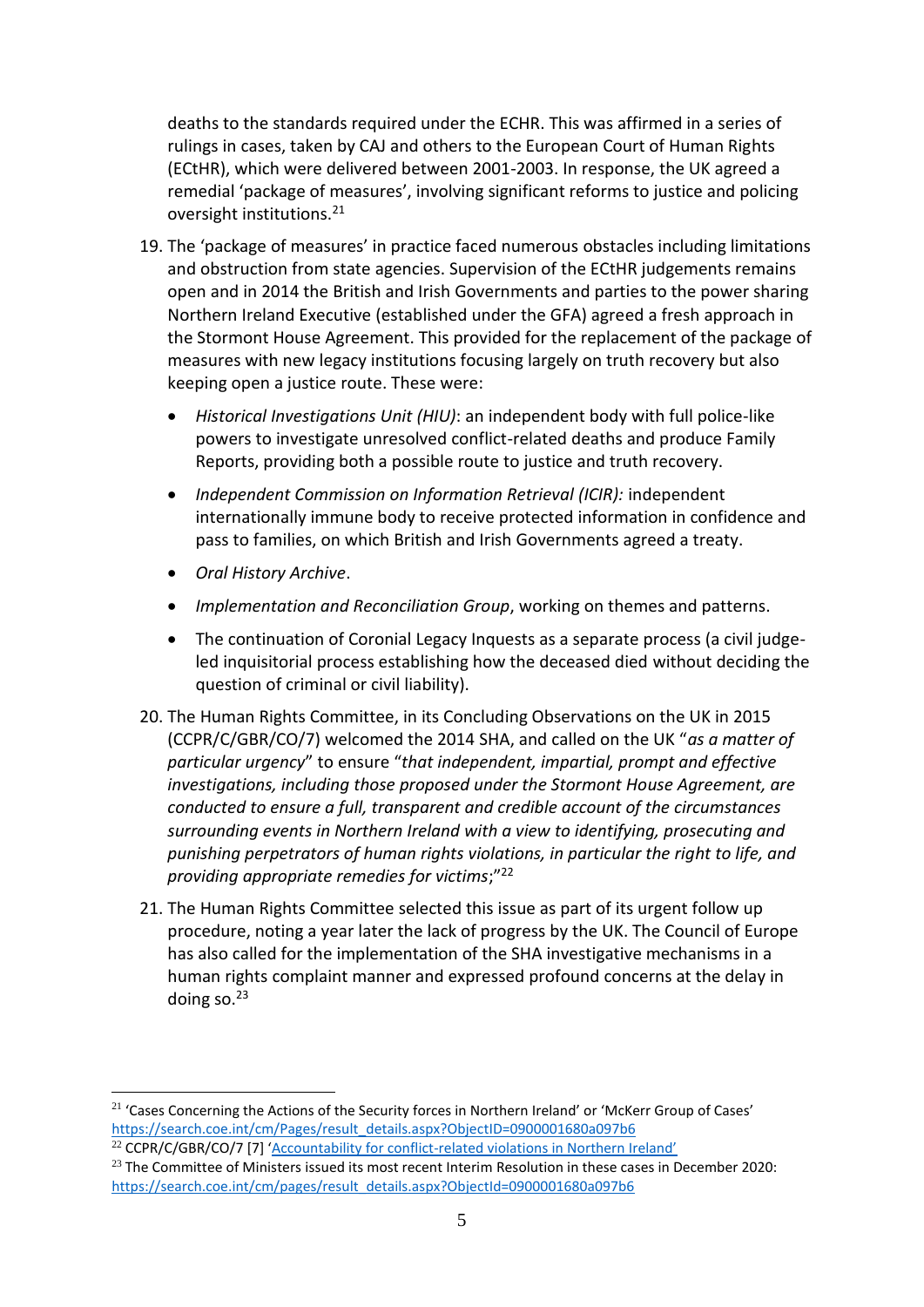- 22. In 2016 the then Special Rapporteur on transitional justice Pablo de Grieff conducted a visit to the UK focusing on Northern Ireland legacy issues. This was recently subject to a five year review by the current rapporteur*.* 24
- 23. The UK prevaricated over implementation of the SHA. In 2018 the UK ultimately conducted a public consultation (showing widespread support for the SHA, and opposition to an amnesty).<sup>25</sup> Following this the UK made repeated commitments to the Council of Europe and domestically to implement the SHA, including in the (UK-Ireland) *New Decade, New Approach* deal that restored the power-sharing Northern Ireland government in January 2020, which committed to legislating for the SHA within 100 days.<sup>26</sup>
- 24. However, in March 2020 in the Ministerial Statement to the UK Parliament the UK unilaterally departed from the SHA and announced it was pursuing an alternative approach of 'desktop review' after which cases would be permanently closed. The announcement was intentionally made on the same day the UK introduced its 'Overseas Operations' bill, providing impunity for past human rights violations in international wars. The departure from the SHA was presented in terms of providing similar protections for UK military veterans in NI. This occurred in a context whereby the residual 'package of measures' had led to a handful of prosecutions of soldiers.<sup>27</sup>
- 25. No further detail was set out by the UK until the July 2021 Command Paper which set out an intention not just to introduce sweeping amnesty, but also legislating to end all meaningful investigations and legal proceedings, including:
	- a) Ending all prosecutions for conflict related offences, including stopping ongoing cases already before the courts.
	- b) Ending all police investigations for conflict related offences.
	- c) Ending all Police Ombudsman Investigations into legacy deaths.
	- d) Ending all conflict related coronial inquests.
	- e) Ending the power of affected families to take civil proceedings.
- 26. In addition to the SR concerns, there has been a widespread rejection of the UK proposals from human rights and victims NGOs, the Irish government and all parties in the Northern Ireland Executive – with parties unanimously passing a motion in the legislature (Northern Ireland Assembly) expressing a rejection of the UK proposals which it stated "*do not serve the interests, wishes or needs of victims and survivors nor the requirements of truth, justice, accountability, acknowledgement and reconciliation*" 28

<sup>&</sup>lt;sup>24</sup> A/HRC/48/60/Add.2 and [https://caj.org.uk/2021/02/02/model-bill-team-response-to-the-special](https://caj.org.uk/2021/02/02/model-bill-team-response-to-the-special-rapporteur-on-the-promotion-of-truth/)[rapporteur-on-the-promotion-of-truth/](https://caj.org.uk/2021/02/02/model-bill-team-response-to-the-special-rapporteur-on-the-promotion-of-truth/)

 $\frac{25}{25}$  See pgs 12 and 21: Addressing the Legacy of the Past, Analysis of the Consultation Responses: <https://www.gov.uk/government/news/government-publishes-summary-of-responses-to-legacy-consultation> <sup>26</sup> For further detail see[: https://caj.org.uk/2021/02/02/model-bill-team-response-to-the-special-rapporteur](https://caj.org.uk/2021/02/02/model-bill-team-response-to-the-special-rapporteur-on-the-promotion-of-truth/)[on-the-promotion-of-truth/](https://caj.org.uk/2021/02/02/model-bill-team-response-to-the-special-rapporteur-on-the-promotion-of-truth/)

 $27$  For a critique of the official response to prosecutions of soldiers see: [https://www.dealingwiththepastni.com/project-outputs/project-reports/prosecutions-imprisonment-and-the](https://www.dealingwiththepastni.com/project-outputs/project-reports/prosecutions-imprisonment-and-the-stormont-house-agreement-a-critical-analysis-of-proposals-on-dealing-with-the-past-in-northern-ireland)[stormont-house-agreement-a-critical-analysis-of-proposals-on-dealing-with-the-past-in-northern-ireland](https://www.dealingwiththepastni.com/project-outputs/project-reports/prosecutions-imprisonment-and-the-stormont-house-agreement-a-critical-analysis-of-proposals-on-dealing-with-the-past-in-northern-ireland) <sup>28</sup> <https://www.bbc.co.uk/news/uk-northern-ireland-57892882>